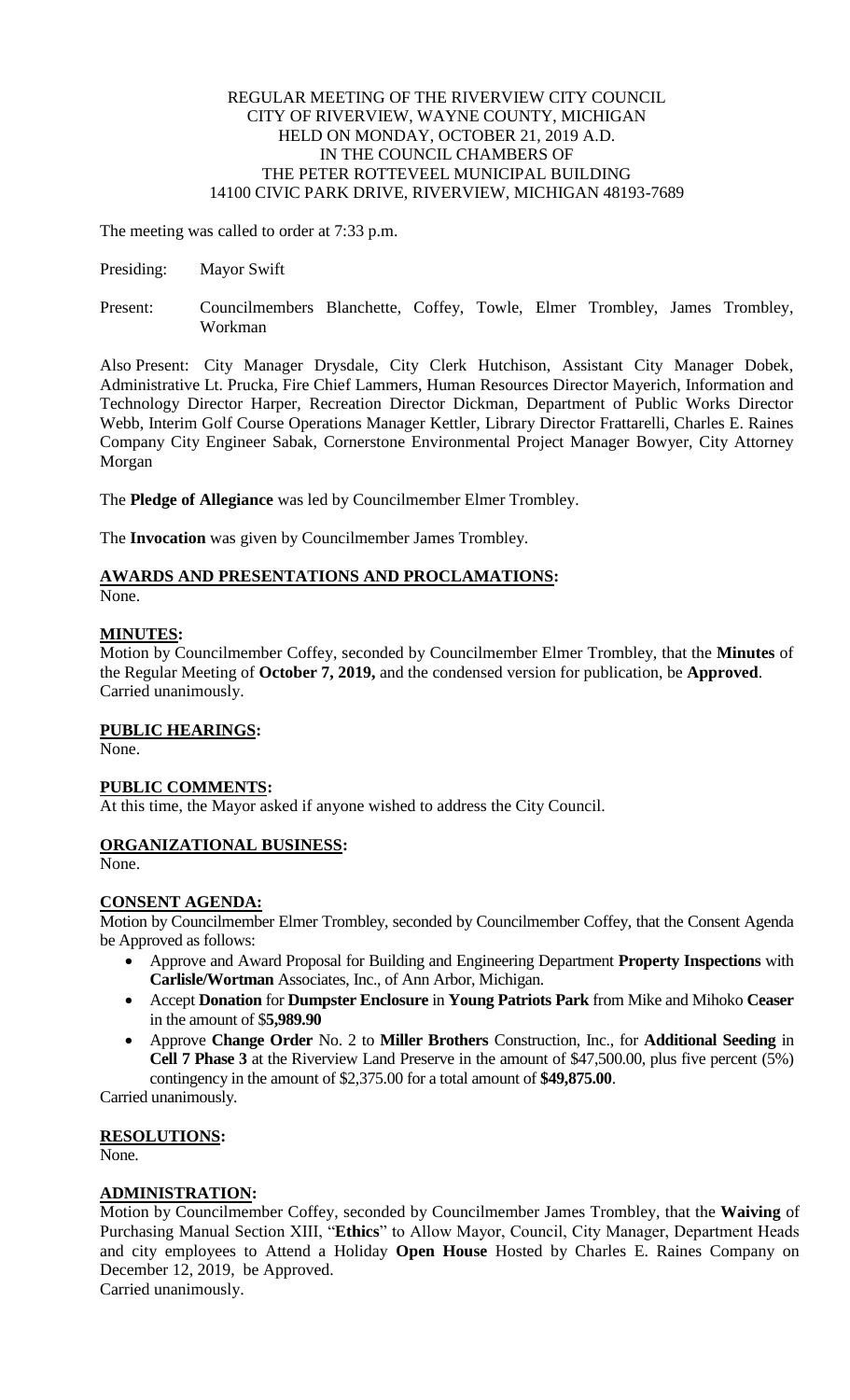Motion by Councilmember Blanchette, seconded by Councilmember Coffey, that the **Sale** of **City Parcel No. 51-009-01-0047-001,** commonly known as **18117 Riverview** Street for the amount of **\$2,500.00,** be Approved. Carried unanimously.

Motion by Councilmember Coffey, seconded by Councilmember Blanchette, that the Land Division of Parcel No. **51-012-01-0035-304** otherwise known as **12524 Nixon** Road be Approved.

#### PARCEL DESCRIPTION – PARCEL A – 51-012-01-0035-304

THE EAST 181 FEET OF LOT 35, AND THE EAST 81 FEET OF LOT 46, AND A PARCEL OF LAND DESCRIBED AS BEGINNING AT A POINT SOUTH 00 DEGREES 15 MINUTES 45 SECONDS EAST 300.00 FEET AND DUE WEST 81.00 FEET FROM TE NORTHEAST CORNER OF LOT 35; THENCE CONTINUING SOUTH 00 DEGREES 15 MINUTES 45 SECONDS EAST, 30.00 FEET; THENCE DUE WEST 105.00 FEET; THENCE NORTH 45 DEGREES 00 MINUTES 00 SECONDS WEST 28.41 FEET; THENCE NORTH 00 DEGREES 15 MINUTES 45 SECONDS WEST 79.91 FEET; THENCE DUE WEST 45.00 FEET; THENCE NORTH 00 DEGREES 15 MINUTES 45 SECONDS WEST 30.00 FEET; THENCE DUE EAST 70.00 FEET; THENCE SOUTH 00 DEGREES 15 MINUTES 45 SECONDS EAST 100.00 FEET; THENCE DUE EAST 100.00 FEET TO THE POINT OF BEGINNING, ALL BEING LOCATED IN ISLAND FARMS SUBDIVISION, CITY OF RIVERVIEW, WAYNE COUNTY, MICHIGAN, AS RECORDED IN LIBER 30 OF PLATS, PAGE 25, WAYNE COUNTY RECORDS.

#### NEW PARCEL A DESCRIPTION

PART OF LOT 35 AND LOT 46, ISLAND FARMS SUBDIVISION, CITY OF RIVERVIEW, WAYNE COUNTY, MICHIGAN, AS RECORDED IN LIBER 30 OF PLATS, PAGE 25, WAYNE COUTY RECORDS, DESCRIBED AS: BEGINNING AT THE NORTHEAST CORNER OF LOT 35: THENCE SOUTH 00 DEGREES 15 MINUTES 45 SECONDS EAST 455.00 FEET ALONG THE EAST LINE OF LOT 35 AND LOT 46: THENCE WEST 50.00 FEET; THENCE SOUTH 00 DEGREES 15 MINUTES 45 SECONDS EAST 145.00 FEET TO THE NORTHERLY RIGHT-OF-WAY LINE OF NIXON AVENUE (60 FEET WIDE); THENCE WEST 31.00 FEET ALONG THE NORTHERLY RIGHT-OF-WAY LINE OF NIXON AVENUE; THENCE NORTH 00 DEGREES 15 MINUTES 45 SECONDS WEST 270.00 FEET; THENCE WEST 105.00 FEET; THENCE NORTH 45 DEGREES 00 MINUTES 00 SECONDS WEST 28.41 FEET; THENCE NORTH 00 DEGREES 15 MINUTES 45 SECONDS WEST 79.91 FEET; THENCE WEST 45.00 FEET; THENCE NORTH 00 DEGREES 15 MINUTES 45 SECONDS WEST 30.00 FEET; THENCE EAST 70.00 FEET; THENCE NORTH 00 DEGREES 15 MINUTES 45 SECONDS WEST 200.00 FEET TO THE SOUTHERLY RIGHT-OF-WAY LINE OF HALE AVENUE (60 FEET WIDE); THENCE EAST 181.00 FEET ALONG THE SOUTHERLY RIGHT-OF-WAY LINE OF HALE AVENUE TO THE POINT OF BEGINNING, CONTAINING 1.81 ACRES (78,750 SQUARE FEET) OF LAND, MORE OR LESS, BEING SUBJECT TO ANY EASEMENTS AND/OR EXCEPTIONS, RECORDED OR OTHERWISE.

#### NEW PARCEL B DESCRIPTION

THE EAST 50.00 FEET OF THE SOUTH 145.00 FEET OF LOT 46, ISLAND FARMS SUBDIVISION, CITY OF RIVERVIEW, WAYNE COUTNY, MICHIGAN, AS RECORDED IN LIBER 30 OF PLATS, PAGE 25, WAYNE COUNTY RECORDS, CONTAINING 0.17 ACRES (7,250 SQUARE FEET) OF LAND, MORE OR LESS, BEING SUBJECT TO ANY EASEMENTS AND/OR EXCEPTIONS RECORDED OR OTHERWISE.

Carried unanimously.

#### **ORDINANCES**:

None.

**OTHER BUSINESS:** None.